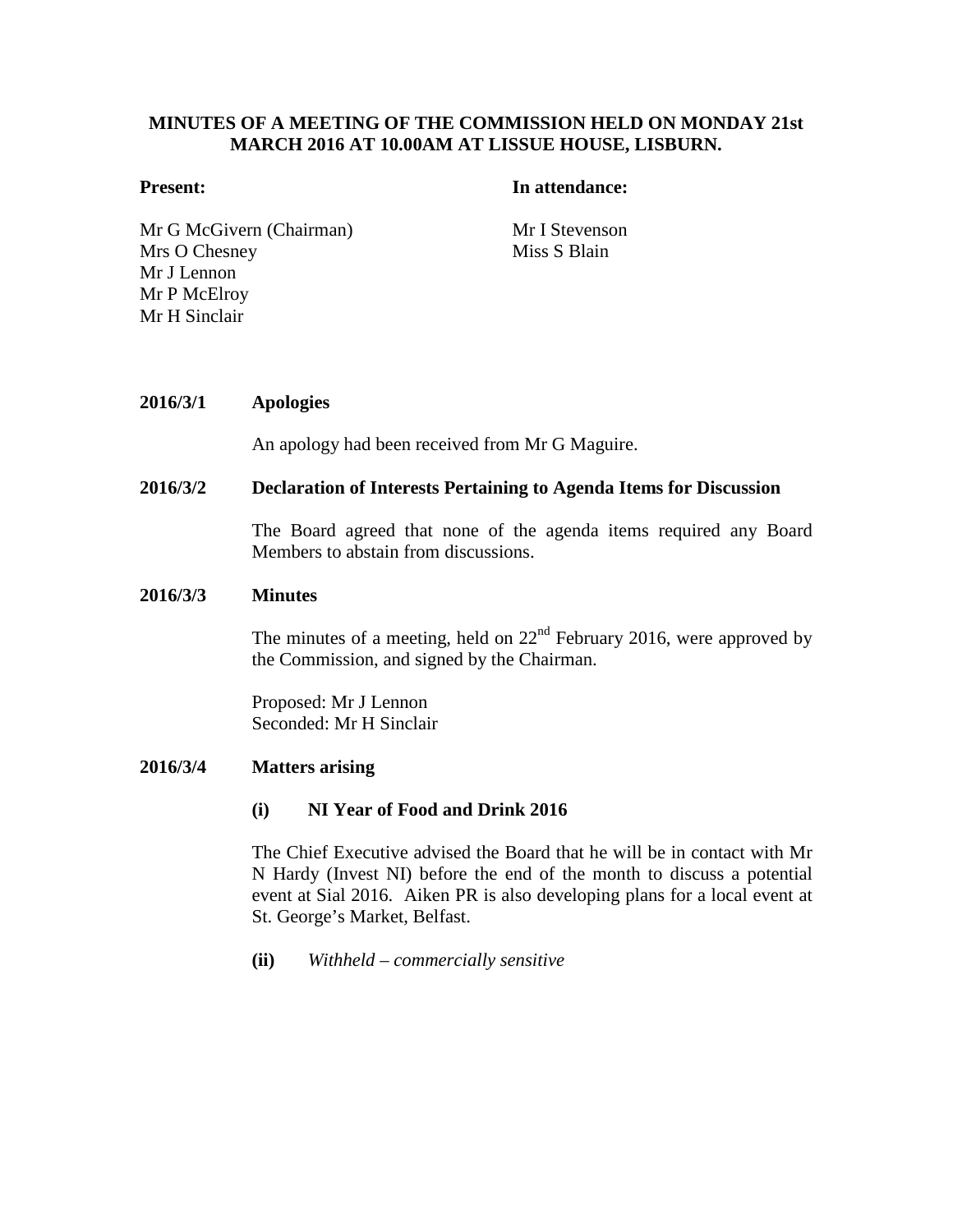# **(iv) EU referendum**

Following the LMC Board meeting in February, LMC was approached by an agri-journalist to provide a statement on the potential impact of a UK exit from the EU on the NI beef and lamb industry. A statement was provided by the Chief Executive in consultation with Board members and was published in Farmweek. The Board confirmed its support for this position.

# **2016/3/5 Chairman's Report**

The Chairman reported on meetings he had attended since the last Board meeting.

- Agri-Food Strategy Board (AFSB) The Chairman and Chief Executive met with the Chair and four members of the AFSB. They felt it had been a positive engagement with AFSB, giving LMC an opportunity to state its
- position. • Hilary Kinney (Kappa Consulting) Engaged by AFSB to develop a marketing plan. Discussed LMC's submission to DETI, and potential opportunities/roles for the marketing body and what LMC could bring to the table.
- Judging Panel for Belfast Telegraph Cup Winning entry will be announced on 1 April 2016.
- Interviewed by Richard Halleron for the first edition of LMC News.
- Meeting with representatives from Harper Adams University.

## **2016/3/6 Chief Executive's Report**

The Chief Executive had circulated a report prior to the meeting.

## **(i) LMC Board Self-Assessment**

**Action Point:** The Chief Executive will circulate an electronic copy of the Board self-assessment document to Board members. Completed documents should be returned to the Chief Executive by 1 April 2016.

**Action Point:** The Chief Executive will consolidate all the responses for discussion at the next Board meeting.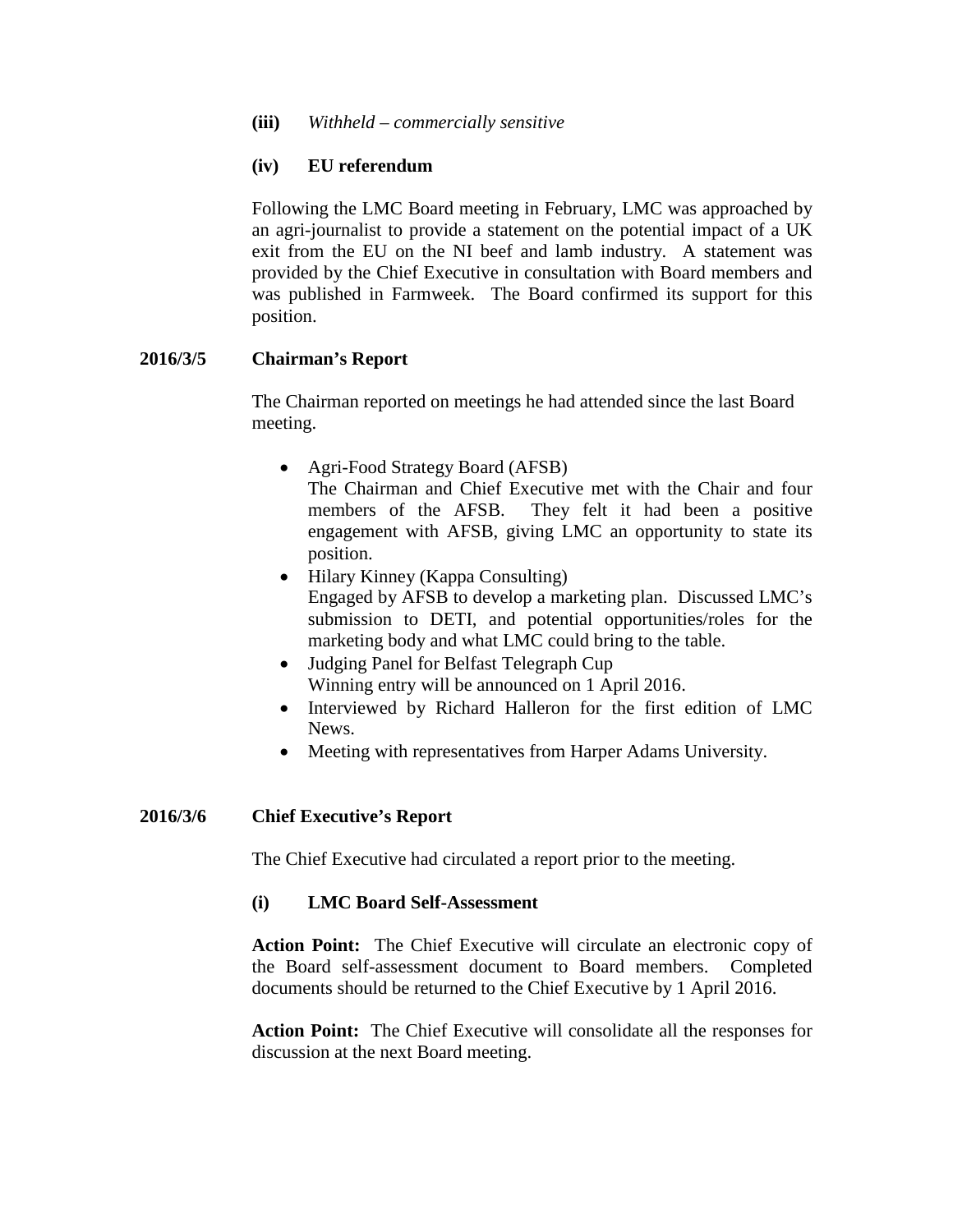#### **(ii) BSE Negligible Risk Status**

**Action Point:** The Board agreed that LMC will submit a response to the DARD consultation.

**Action Point:** The Board agreed to pay the fee for the application to the World Organisation for Animal Health.

**Action Point:** The Chief Executive will issue a press statement indicating LMC's support for the application to grant BSE Negligible Risk status for Northern Ireland.

## **(iii) Consultation on Review of CAP Coupled Support Options**

**Action Point:** The Chief Executive will circulate a copy of the previous consultation response to Board members.

**Action Point:** The Chief Executive will develop a draft response for discussion at the April Board meeting.

## **(iv) Policy Reviews**

The Board noted the reviewed policies.

## **(v) Balmoral Show 2016**

**Action Point:** The Board members will be circulated with a provisional rota for their attendance on the LMC stand. The Chief Executive will ask the Education Services Manager to arrange.

## **2016/3/7 Risk Management/Health & Safety**

## **(i) Draft Minutes of LMC ARAC meeting held on 22nd February 2016**

The draft minutes had been circulated to the board.

**Action Point:** The ARAC Chairman will produce a draft ARAC annual report covering the period April 2015 to March 2016 for the next Board meeting.

#### **2016/3/8 Any Other Business**

None